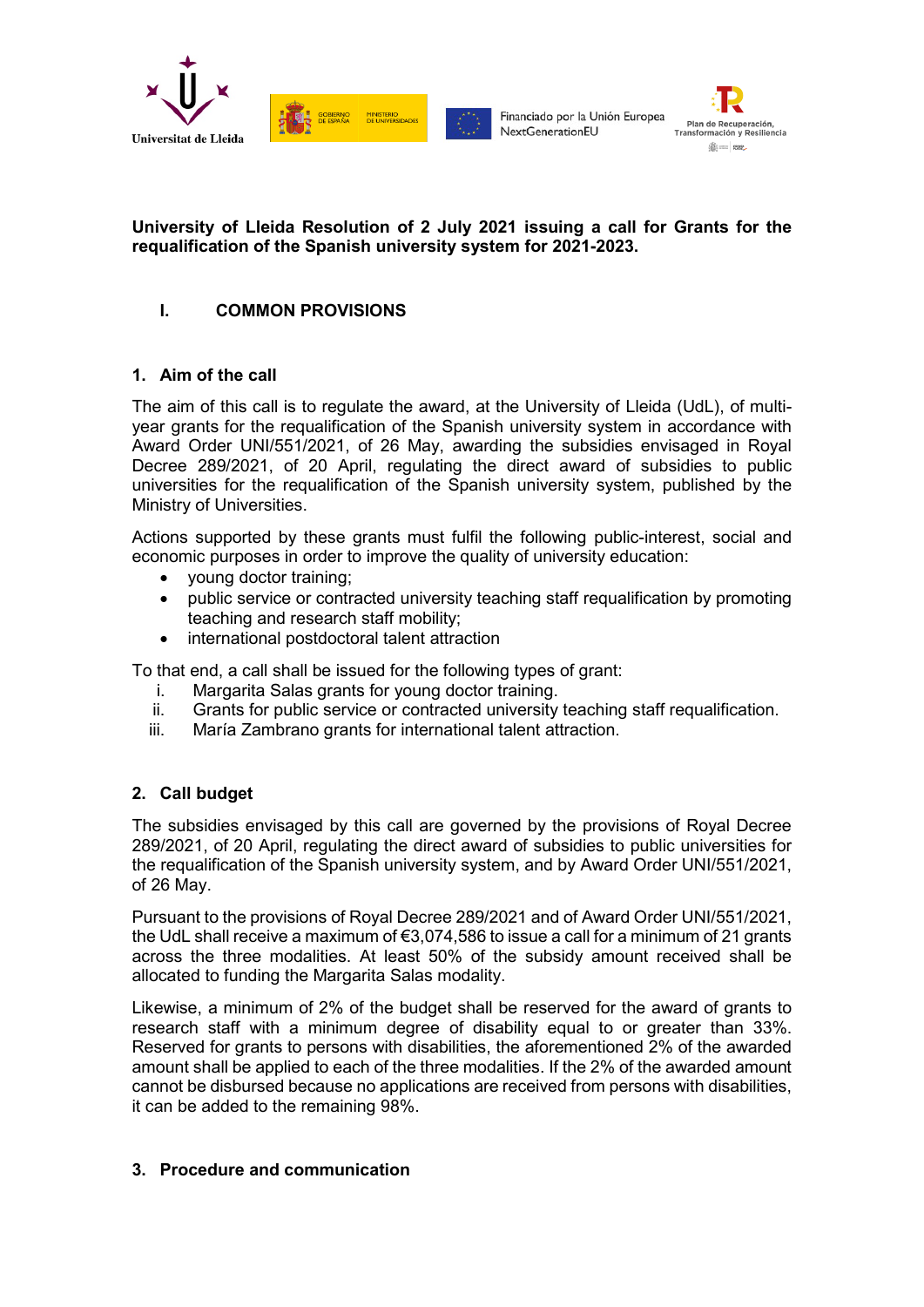



The Office of the Vice-rector for Research and Transfer shall be the competent body for the purposes of instructing the procedure. The Evaluation Committee shall be the body that evaluates the submitted proposals. The Governing Council, or the body to which it delegates its functions, shall resolve the call.

The Office of the Vice-rector for Research and Transfer, taking into consideration the award proposal submitted by the Evaluation Committee, shall process it for approval by the Governing Council, or the body to which it delegates its functions.

The call for grants shall be published on the online notice board [\(https://tauler.seu.cat/inici.do\)](https://tauler.seu.cat/inici.do) and the UdL website [\(www.udl.cat/ca/recerca/convoca\)](http://www.udl.cat/ca/recerca/convoca), and a link shall be available on the Ministry of Universities website. Regarding the award resolution, it shall be published on the [online notice board](https://seuelectronica.udl.cat/etauler.php) and the UdL [website,](http://www.udl.cat/ca/recerca/convoca/) and in the BDNS (National Subsidies Database).

Communications in relation to all actions carried out in the grant award procedure, in its justification and monitoring, and in potential reimbursement procedures that may be initiated, shall be published on the [online notice board](https://seuelectronica.udl.cat/etauler.php) of the UdL online office, under the provisions of article 45.1.b of Law 39/2015.

## **4. Legal regime of the grants**

The grants offered under this call are governed by the provisions of the call itself and by the conditions and requirements set out in Royal Decree 289/2021, of 20 April, and Order UNI/551/2021, of 20 April, and by the provisions of General Law 38/2003, of 17 November, on Subsidies, and the Regulations implementing it, approved by Real Decree 887/2006, of 21 July.

## **5. Grant incompatibility**

The receipt of Margarita Salas grants, Requalification grants or María Zambrano grants shall be incompatible with any other grant, income or resources allocated to the same purpose from any of the Administrations, national or European Union public or private bodies, or international organisations and, in general, with the receipt of any amount of a salaried nature, whenever the activity carried out might affect the performance of the object of the grant or its research purpose, or is carried out in the same working hours.

## **6. Principles that projects involving contracted persons must observe, and grant publicity**

Projects and other activities involving persons contracted under this call must abide by international principles and current laws and regulations on bioethics, animal experimentation, biosafety, biosecurity, environmental protection, natural heritage and biodiversity, and data protection.

Actions partially or wholly carried out by means of these subsidies, which involve dissemination in print or via any other medium, shall visibly incorporate the institutional logo of the "Ministerio de Universidades", the European Union emblem and a funding statement that reads "Funded by the European Union – NextGenerationEU", the logo of the Recovery, Transformation and Resilience Plan, and the logo of the UdL.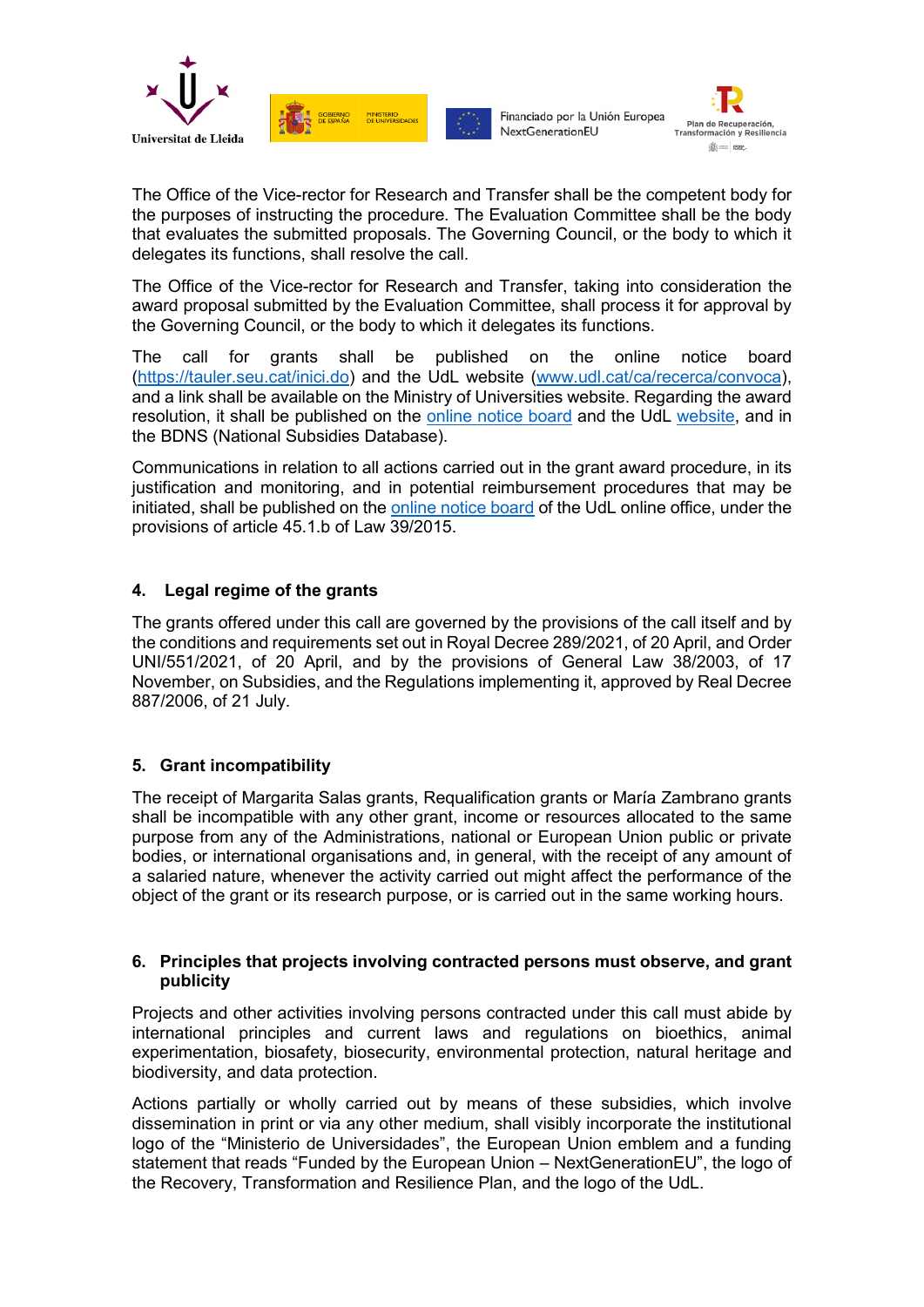

MINISTERIO<br>DE LINIVERS

Financiado por la Unión Europea NextGenerationEU



## **7. Application submission periods and place**

Applications must be submitted via the UdL [Online Registry](https://seuelectronica.udl.cat/registreelectronic.php) [\(https://seuelectronica.udl.cat/registreelectronic.php](https://seuelectronica.udl.cat/registreelectronic.php) within the following periods:

- i. Margarita Salas grants: 5 July 2021 to 25 August 2021 at 14:00 hours (Peninsular Spanish Time).
- ii. University teaching staff requalification grants: 5 July 2021 to 25 August 2021 at 14:00 hours (Peninsular Spanish Time).
- iii. María Zambrano grants: 5 July 2021 to 25 August 2021 at 14:00 hours (Peninsular Spanish Time).

## **8. Application review**

The instructing body shall review the submitted applications, checking the content and the submitted documentation, as well as fulfilment of the requirements set out in the call. This applies to those elements that do not require any scientific or technical evaluation.

If, as a result of the review, it is found that any of the requirements set out in the call have not been met or that correctable mistakes have been made in the application, said failures shall be published on the UDL [online notice board](https://seuelectronica.udl.cat/etauler.php) so that the applicants can formulate arguments, correct the fault or provide mandatory documentation via the UdL [Online Registry](https://seuelectronica.udl.cat/registreelectronic.php) within a period of 10 working days, with a warning that if they do not do so, they shall be deemed excluded from the procedure or to have withdrawn their applications pursuant to the provisions of Article 68 of the Law on the Common Administrative Procedure of Public Administrations.

The instructing body shall, at its own initiative, carry out as many actions as it deems fit in order to determine and check the data, including documentary substantiation of any of the merits provided in the application. If, from the examination of the applications and the submitted documentation, it is found that essential information for the evaluation process has been omitted from them or that they contain inaccurate, contradictory, inconsistent or false information or data, the instructing body may exclude said applications from the procedure by means of a resolution specifying such circumstance, without prejudice to the administrative, civil or criminal liabilities that may arise therefrom.

## **9. Resolution and hearing procedure**

The Evaluation Committee shall make a provisional resolution proposal and submit it to the Office of the Vice-rector for Research and Transfer. Said proposal that shall be published on the UdL [online notice board](https://seuelectronica.udl.cat/etauler.php) so that, within a period of 10 working days, the interested persons may submit as many arguments as they deem fit.

After studying the submitted arguments, where applicable, the Evaluation Committee shall make the final award proposal, which it shall put before the Governing Council, or the body to which it delegates its functions, for approval.

The award resolution shall include an ordered reserve list of beneficiaries, as determined by the Evaluation Committee for each modality, under the terms and for the purposes of Article 63.3 of the Regulations implementing Law 38/2003, of 17 November.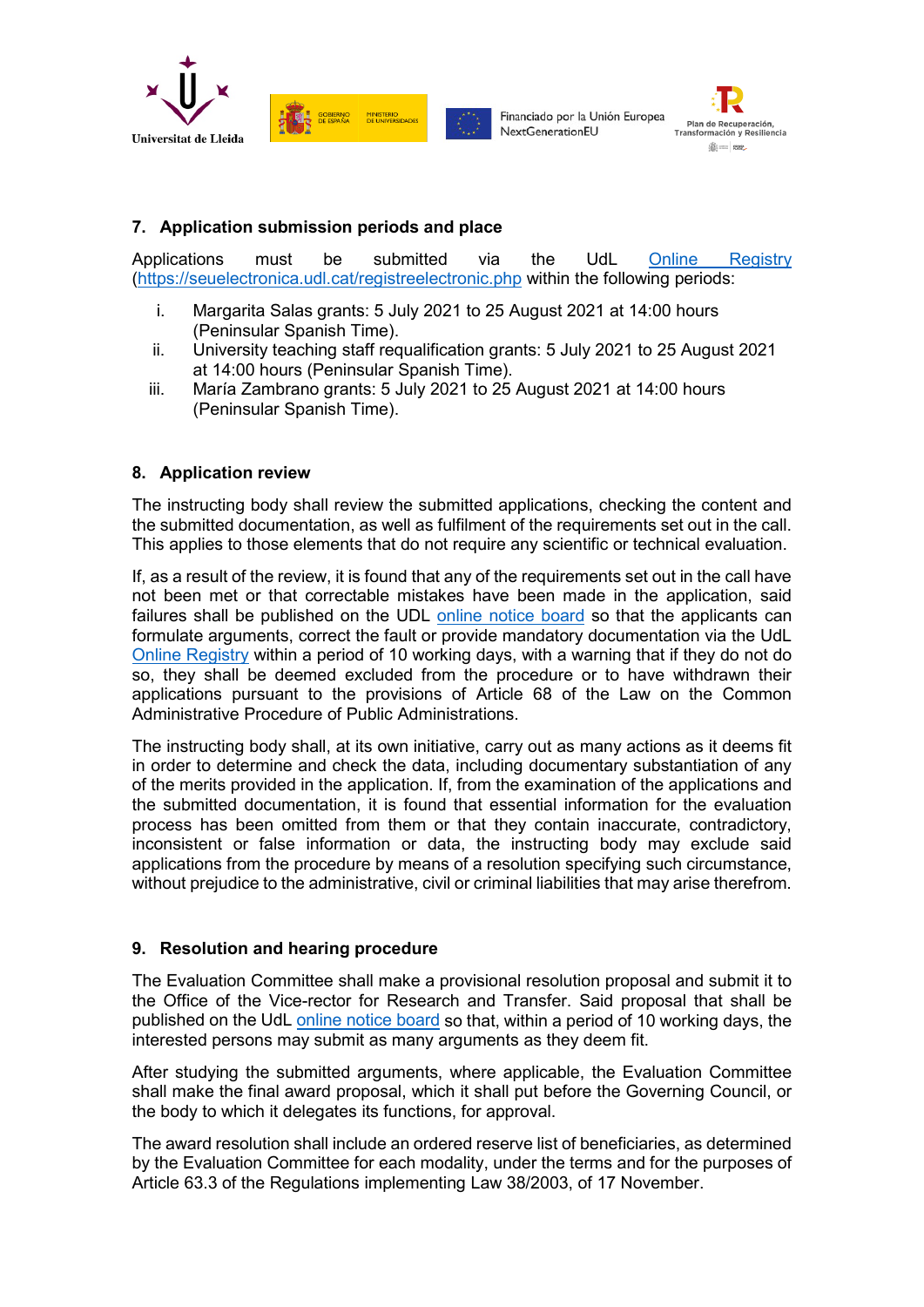





The beneficiaries shall have 5 calendar days to submit the standardised grant acceptance document via the UdL [Online Registry](https://seuelectronica.udl.cat/registreelectronic.php) available on the UdL [website.](http://www.udl.cat/ca/recerca/convoca/) Nonsubmission of this document shall lead to the grant being withdrawn.

If a grant beneficiary withdraws from or renounces the grant, the UdL shall award it to the next candidate on the reserve list provided that the characteristics of the call allow the grant to be implemented under the terms set out in each modality. If the reserve list of a modality is depleted, the grant may be awarded to candidates on the reserve list of another modality, with priority being given to covering the minimum budget allocated to the Margarita Salas modality.

If the proposed placement start dates of the first candidate on the reserve list are earlier than the date of renunciation that leads to the grant being allocated to the application, the candidate shall be offered the chance to change the proposed dates.

In addition, if the total number of grants is not covered, or if an awarded grant is renounced, the UdL may, within a maximum period of 18 months from the definitive resolution of the current call, approve and publish a complementary call for the purpose of implementing the entire subsidy described in Section 2.

The 2% of the subsidy reserved for research staff with a minimum degree of disability equal to or greater than 33% shall be allocated in accordance with the criterion of highest score in any of the three modalities.

## **10. General obligations of the beneficiaries**

10.1. The beneficiary's acceptance of the grant implies the acceptance of the rules set out in the call, and of those that the UdL may establish for the scientific and financial monitoring of the grants. Likewise, beneficiaries shall have the following obligations:

a) They must carry out their placements in compliance with indications given in the award resolution, and must send, within a period of 5 working days from the start of the placement, the document attesting to their incorporation into the centre to the Grants Management Unit. Said document must be signed by them and by the person in charge of the receiver centre.

b) They must notify the Office of the Vice-rector for Research and Transfer of their renunciation of the grant, and of any incident, at least 10 calendar days before the start of the grant.

c) They must allow financial control checks to be performed on them, which may be carried out by the competent bodies, and provide any information they are asked to give.

d) They must not disseminate, in any way whatsoever, scientific or technical information to which they may have had access while doing work associated with the grant without the receiver centre's and/or UdL supervisor's authorisation.

e) They must submit a final report of the work done to the Grants Management Unit within a maximum period of one month from the end of the grant. Said report must be signed by the grant beneficiary and endorsed by the person in charge of the placement receiver centre and, in the case of Margarita Salas grants, endorsed by the UdL supervisor.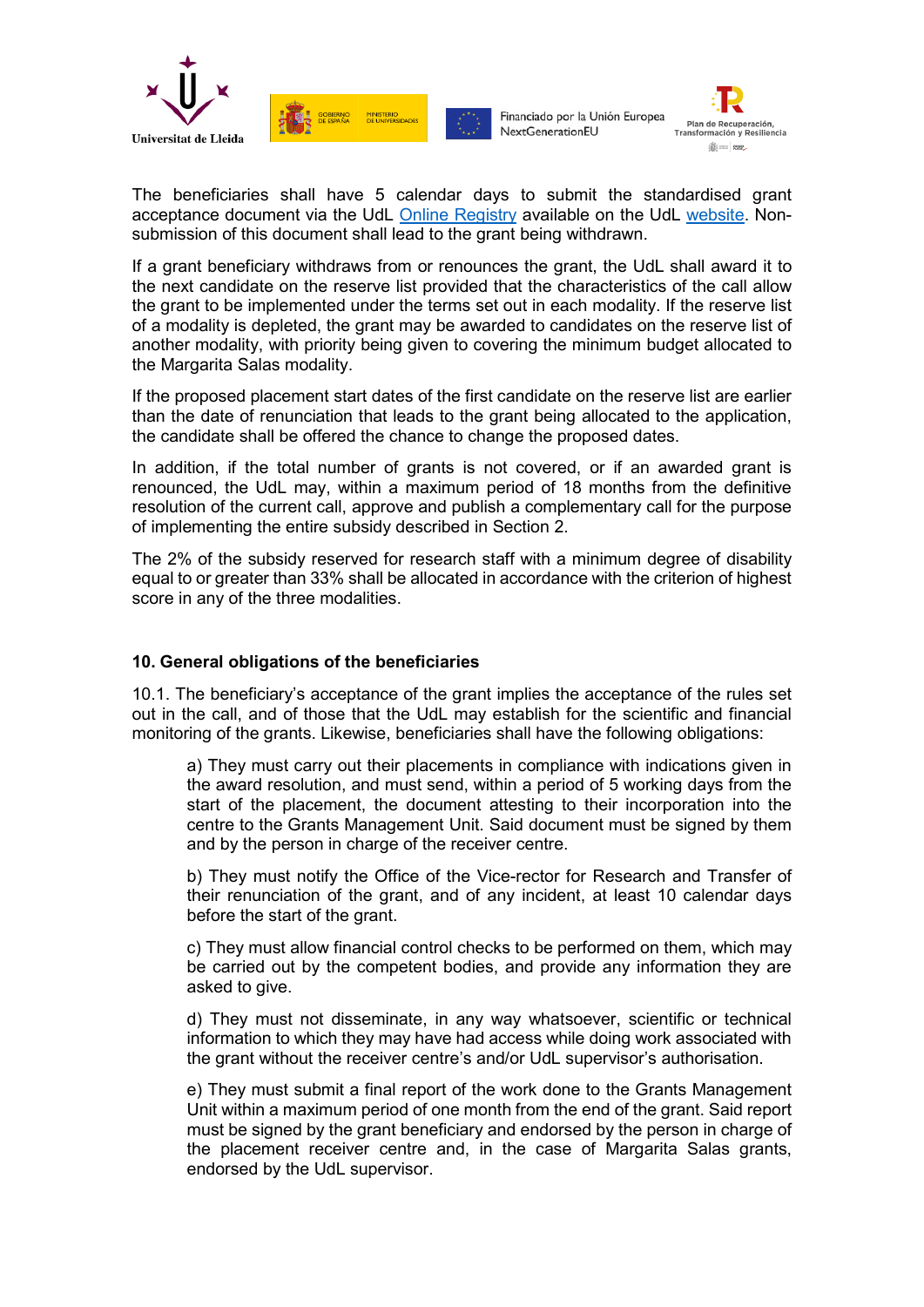



f) For the Margarita Salas and Requalification modalities, they must submit a substantiating document issued by the receiver centre to the Grants Management Unit. Said document must be signed by the person in charge of the research group and the legal representative or person in charge of mobility at the host institution. The certificate must be signed after the end of the placement, and both the start and end dates of the placement must be specified in it.

g) They must specify their affiliation to the UdL in all publications or other results stemming from research activities carried out during the grant period.

h) They must make specific reference to the "Ministerio de Universidades" and funding received from the European Union ("Funded by the European Union – NextGenerationEU") in all publications or results obtained.

i) They must facilitate open access to research results, depositing a copy of openly published articles, or a copy of the final version accepted for publication, in the UdL's institutional repository.

10.2. The Office of the Vice-rector for Research and Transfer, at the request of the interested person and with the endorsement of the placement supervisor in the Margarita Salas and María Zambrano modalities, may authorise, in cases of force majeure, a delay in incorporation provided that the maximum periods for implementing the call are observed.

10.3 Regarding the results obtained from research activity supported by the grant in the Margarita Salas and María Zambrano modalities, the UdL shall afford beneficiaries the same conditions as those applied to UdL research staff.

10.4 The withholding or falsification of data, as well as non-performance of the obligations set out in this call, may give rise to the rejection and, where applicable, revocation of the grant awarded, which may entail the repayment of amounts wrongly received, pursuant to the provisions of General Law 38/2003, of 17 November, on Subsidies, and the Regulations implementing it.

## **11. Appeals**

Against the award resolution, which exhausts the administrative channel, interested persons can either lodge an appeal for reconsideration within a period of one month from the day after its publication on the UdL [online notice board,](https://seuelectronica.udl.cat/etauler.php) or directly lodge a contentious-administrative appeal before the Contentious-Administrative Court of Lleida within a period of two months from its publication on the UdL [online notice board,](https://seuelectronica.udl.cat/etauler.php) pursuant to Articles 123 and 124 of Law 39/2015, of 1 October, on the Common Administrative Procedure of Public Administrations.

## **II. MODALITY 1. Margarita Salas Grants**

## **12. Aim of the grants**

The aim of these grants is to train young doctors by means of educational training placements at a Spanish public university, at Spanish public research organisations, or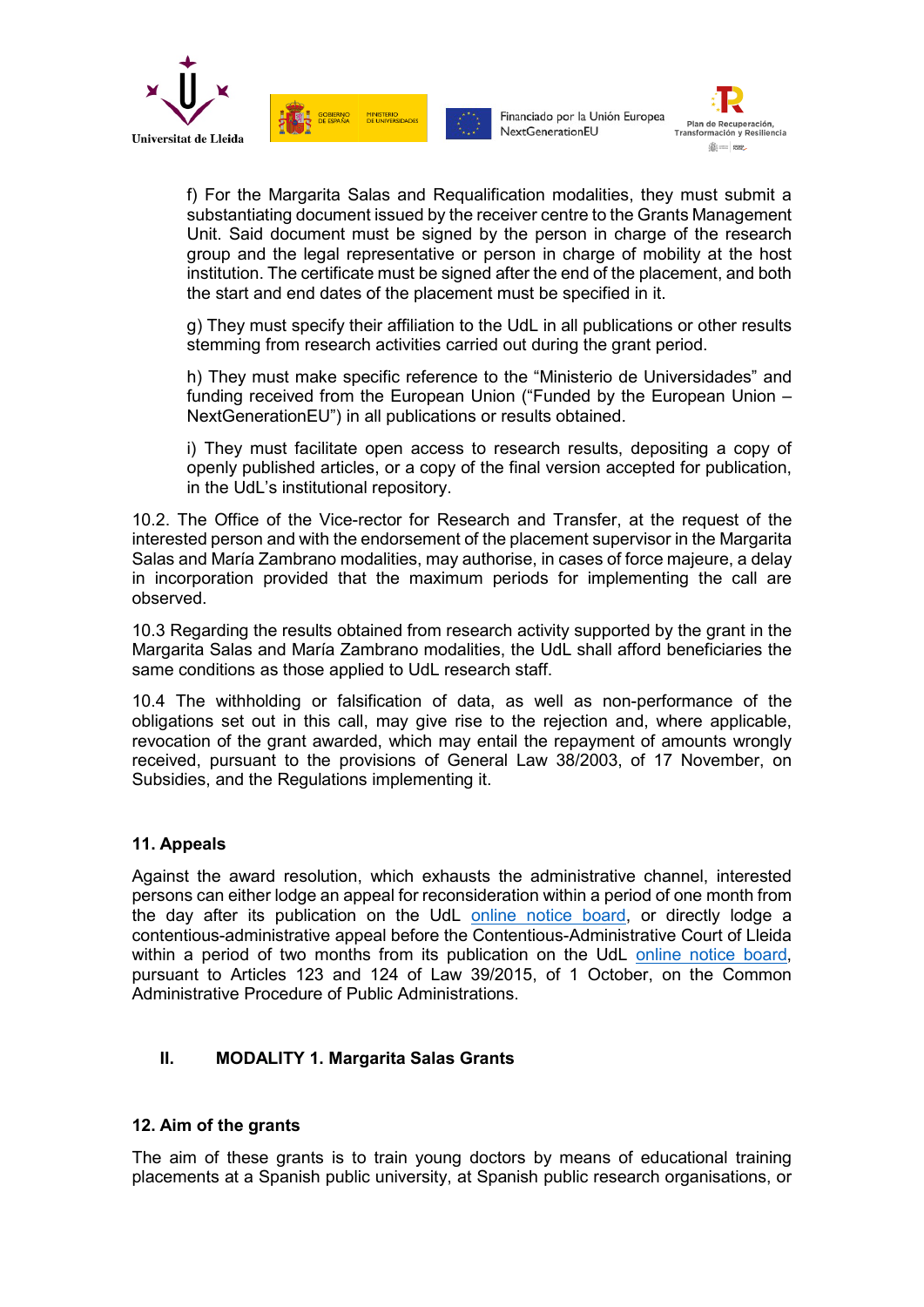



at foreign research centres and universities, provided that the last year of the placement is done at a Spanish public university selected by said young doctors.

## **13. Candidate requirements**

Candidates must meet the following requirements:

- i. They must have obtained a doctoral degree from the UdL.
	- Applications will also be accepted from persons who have obtained a doctoral degree from Spanish private universities, or persons who have Spanish nationality and have obtained a doctoral degree from foreign research centres or universities if, in both cases, they wish to undertake the placement at the UdL for the entire period or for the last year.
- ii. No more than two years must have elapsed since the date of obtaining a doctoral degree and the end date of the application submission period. However, the mentioned two-year period shall be extended when any of the following situations apply:
	- a) Birth of a son/daughter or care of a son/daughter in cases of adoption, guardianship for adoption or permanent guardianship provided that the date of birth or, where applicable, of the administrative or judicial decision is between the date of obtaining the doctoral degree and the end date of the application submission period. An extension of one year shall be applied per son/daughter.
	- b) Temporary disability during pregnancy due to causes relating to said pregnancy, to suspension of contract during pregnancy or to risk during the breast-feeding of a child under nine months old. An extension equal to the justified period shall be applied.
	- c) Temporary disability due to causes other than those set out in the previous point, for a period of at least three consecutive months. An extension equal to the justified period shall be applied.
	- d) Leave of absence due to the care of a son/daughter or a family member, to gender-based violence or to terrorist violence, for a period of at least three months. An extension equal to the justified period shall be applied.
	- e) Reduction in working hours due to legal guardianship, to the direct care of a family member or to the care of a child suffering from a serious illness, for a period of at least three months, calculated in full-time equivalent working hours. An extension equal to the justified period shall be applied.
	- f) The care of persons in situations of dependency, pursuant to the provisions of Law 39/2006, of 14 December, on the Promotion of Personal Autonomy and Care of Persons in Situations of Dependency, for a period of at least three months. An extension equal to the justified period shall be applied. These periods must be indicated and duly substantiated when submitting the application. The application of more than one of the situations envisaged in this section shall be compatible, and different periods may be accumulated provided that the justified periods do not fall within an identical period of time. The calculation of the extension to be applied shall be done by rounding up the justified period to full months or, if several periods are applicable, the sum of the justified periods. For these purposes, the justified period due to the birth of a son/daughter or care of a son/daughter shall be one year per child, starting from the date of birth or of the administrative or judicial decision.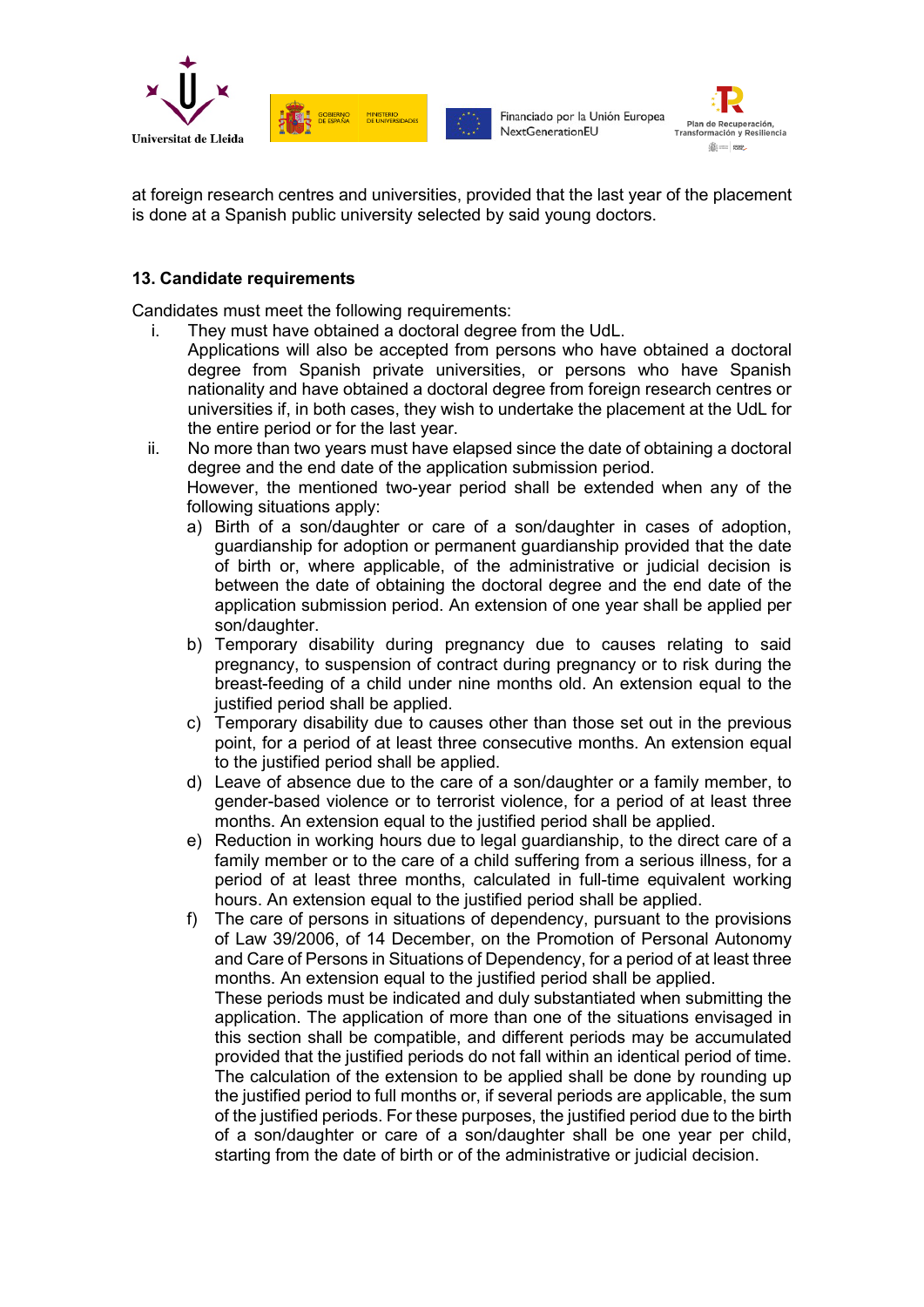



- g) An extension of an additional two years shall be applied to persons with a recognised disability equal to or greater than 33%.
- iii. For candidates in possession of more than one doctoral degree, the previously stipulated requirements shall refer to the first of the doctoral degrees obtained.
- iv. They must have a UdL researcher, who shall carry out scientific activity supervision and monitoring tasks. The name of the UdL supervisor must be specified on the application form.

## **14. Grant characteristics**

A minimum of 15 grants of two or three years in duration are offered under the call. The duration of three years shall be conditional upon the contract start date being 1 January 2022. Otherwise, the maximum duration of the grant shall be two years. For two-year grants, the latest incorporation date shall be 1 July 2022, without prejudice to the provisions set out in 10.2 of this call.

Candidates shall apply to become incorporated into a public research centre or university other than the UdL in the first year in the case of two-year grants, and in the first two years in the case of three-year grants. In both cases, candidates shall apply to become incorporated into a Spanish public university, including the UdL.

Grants shall be articulated through contracts of employment regulated by Article 22 of Law 14/2011, of 1 June, on Science, Technology and Innovation (herein, LCTI).

If a beneficiary has previously been contracted under the Article 22 modality of the LCTI, the maximum duration of the contract stemming from this call, added to the cumulative duration of previous contracts with this modality, cannot exceed 5 years.

The contract will be a full-time one, with a two- or three-year duration.

Beneficiaries shall receive the following gross annual salaries: €31,963 per annum while on placement at an institution abroad and €25,570 per annum while on placement in Spain.

A single payment shall also be available for relocation expenses, which will include travel and health insurance for all the beneficiaries doing their placement abroad. Relocation expenses shall be calculated in accordance with the following scale:

- Relocation under 250 km within Spanish territory: €250
- Relocation over 250 km within Spanish territory: €500
- Relocation to a European country:  $€1,500$
- Relocation to a country elsewhere in the world:  $E$ 2,500

## **15. Collaboration on teaching tasks**

Persons contracted under these grants may undertake complementary collaborations on teaching tasks for a maximum of 60 hours per academic year, at their own request and with the approval of the host institution, respecting, where applicable, the current laws and regulations on incompatible activities of staff in the service of Public Administrations.

## **16. Application submission**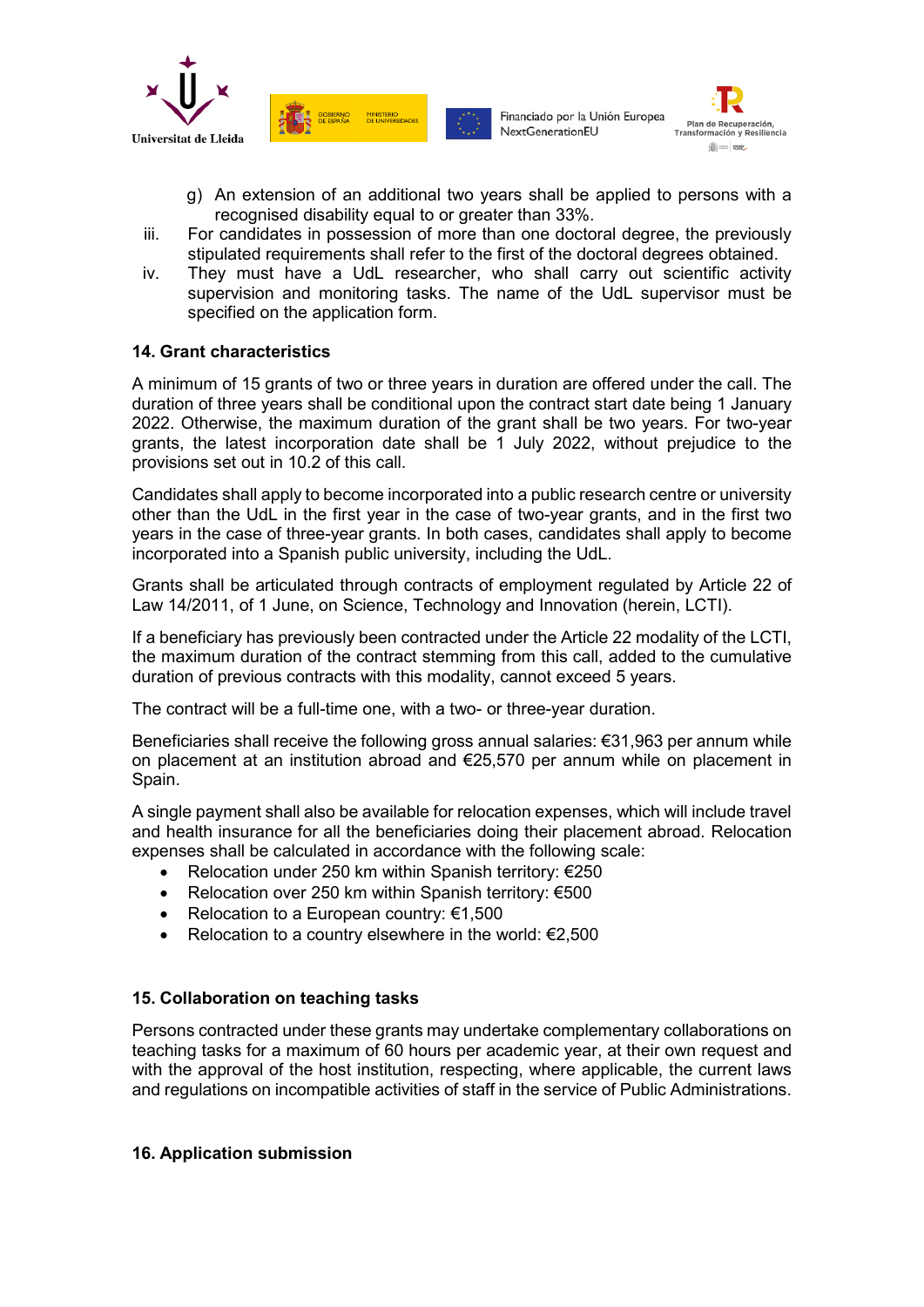



Applications to take part in the call must be submitted by candidates in accordance with the procedure described in this Section, within the period stipulated in Section 7.

To take part in the call, applicants must complete the standardised application form that is available on the UdL [website](http://www.udl.cat/ca/recerca/convoca/) and send it together with the documentation referred to in Section 17 by means of an electronically signed *instància genèrica* (generic request) via the UDL [Online Registry,](https://seuelectronica.udl.cat/registreelectronic.php) addressed to the Office of the Vice-rector for Research and Transfer.

Applications that have not been effectively submitted to the UdL [Online Registry](https://seuelectronica.udl.cat/registreelectronic.php) or have been submitted outside the period for application to take part in the call will not be accepted.

## **17. Application content and documentation**

**SOBIERNO** 

MINISTERIO

The application that candidates must complete comprises the following documents:

- a) Application request, which must include the candidate's identifying data, including his/her Open Researcher and Contributor ID (ORCID ID), Web of Science Researcher ID or Scopus Author ID.
- b) The candidate's short curriculum vitae (herein, SCV), which can be automatically generated from the *Curriculum Vitae Normalizado* (Standardised Curriculum Vitae) app on the website of the Spanish Foundation for Science and Technology (FECYT, as abbreviated in Spanish). The SCV must be submitted in English (recommended) or Spanish, and be no longer than four pages. Recommendations for completing the SCV include the use of Times New Roman, Calibri or Arial fonts with a minimum size of 11 points; 2.5 cm left and right margins; 1.5 cm top and bottom margins; and minimum single-line spacing.
- c) Copy of current DNI (Spanish Identification Document), NIE (Spanish Foreigner Identification Number) or passport.
- d) Copy of doctoral degree certificate, in which the date the degree was obtained is expressly stipulated, only if the candidate has already obtained the doctoral degree from a Spanish private university or from a foreign university. In the case of doctoral degrees obtained from a foreign university, a doctoral degree recognition document shall be required before the start of the placement and signature of the contract.
- e) Scientific and technical background of the receiver group or groups. Each group's background must be no longer than two pages and shall include information referring solely to research activity in the last five years.
- f) Report justifying the activity and impact of this placement on the candidate's teaching or research career. The report justifying the activity must be no longer than two pages. Recommendations for completing it include the use of Times New Roman, Calibri or Arial fonts with a minimum size of 11 points; 2.5 cm left and right margins; 1.5 cm top and bottom margins; and minimum single-line spacing.
- g) Placement acceptance document signed by the person in charge of the research group and the legal representative or person in charge of mobility at the host institution. This document must be submitted for every receiver centre appearing in the application.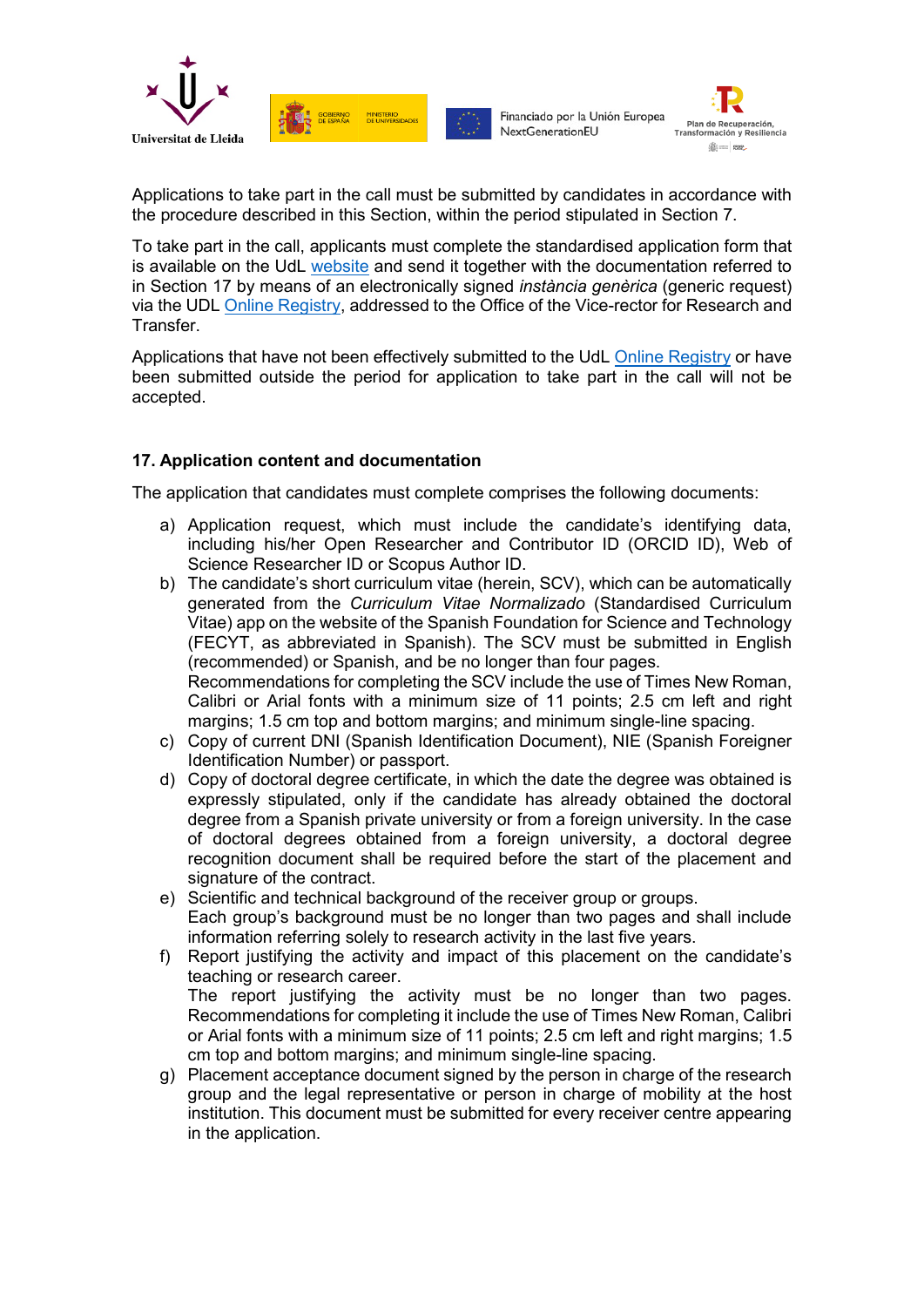

**SEE GOBIERNO** 

**MINISTERIO**<br>DE LINIVERS

Financiado por la Unión Europea NextGenerationEU



Those applying under any of the specific circumstances set out in Section 13.ii. must specify this on the application form and attach the corresponding substantiating documents.

Persons with disabilities must specify this on the application form and attach the corresponding substantiating document of a degree of disability equal to or greater than 33%. This circumstance shall not be recognised if it is not adequately substantiated.

For the purposes of the evaluation process, the only information that shall be taken into account will be that contained, on the end date of the application submission period, in the SCV, in the scientific and technical background of the receiver groups and in the report justifying the expected impact. Information contained in said documents cannot be updated after that date. If applicants are asked to correct, rectify or clarify said documents, the information provided must refer to the time up to and no later than the end date of the application submission period. Documents that include information not contained in the original document shall not be accepted.

Non-submission of the CV, the scientific and technical background of the receiver group and/or the report justifying the expected impact cannot be corrected. The absence of, or lack of content in, these documents shall determine the rejection of the grant application.

Submission of the application entails consent for information about the candidates' circumstances or about the applications to be checked and collected from other organisations, Administrations or suppliers, by electronic means, provided that said information is relevant to the instruction of the procedure in accordance with the call and applicable laws and regulations.

## **18. Candidate evaluation and selection**

Candidates' applications shall be subject to scientific and technical evaluation by an Evaluation Committee appointed by the UdL.

The Evaluation Committee shall be formed by five lecturers or researchers of recognised standing, in which different areas of knowledge will be represented. It shall observe the principle of gender balance in its composition. Moreover, it shall be constituted mostly by persons external to the UdL. The Committee secretary shall be a UdL member.

The Evaluation Committee shall ensure that the principle of equality of opportunity for men and women is observed in the selection process, pursuant to the provisions of Organic Law 3/2007, of 22 March, for effective opportunity between women and men.

The Evaluation Committee's composition shall be published along with the provisional list of admitted and excluded candidates, by resolution of the competent body approving this call.

Before starting their evaluation activity, those making up the Committee must formalise a statement of absence of conflict of interest. Should they deem it necessary to do so, they may seek advice from external persons for the evaluation of the applications.

The selection process shall comprise a single phase, in which candidates will be selected following evaluation of the submitted applications and the issuance of the corresponding reports.

Applications shall be scored from 0 to 100 points, with the following evaluation criteria: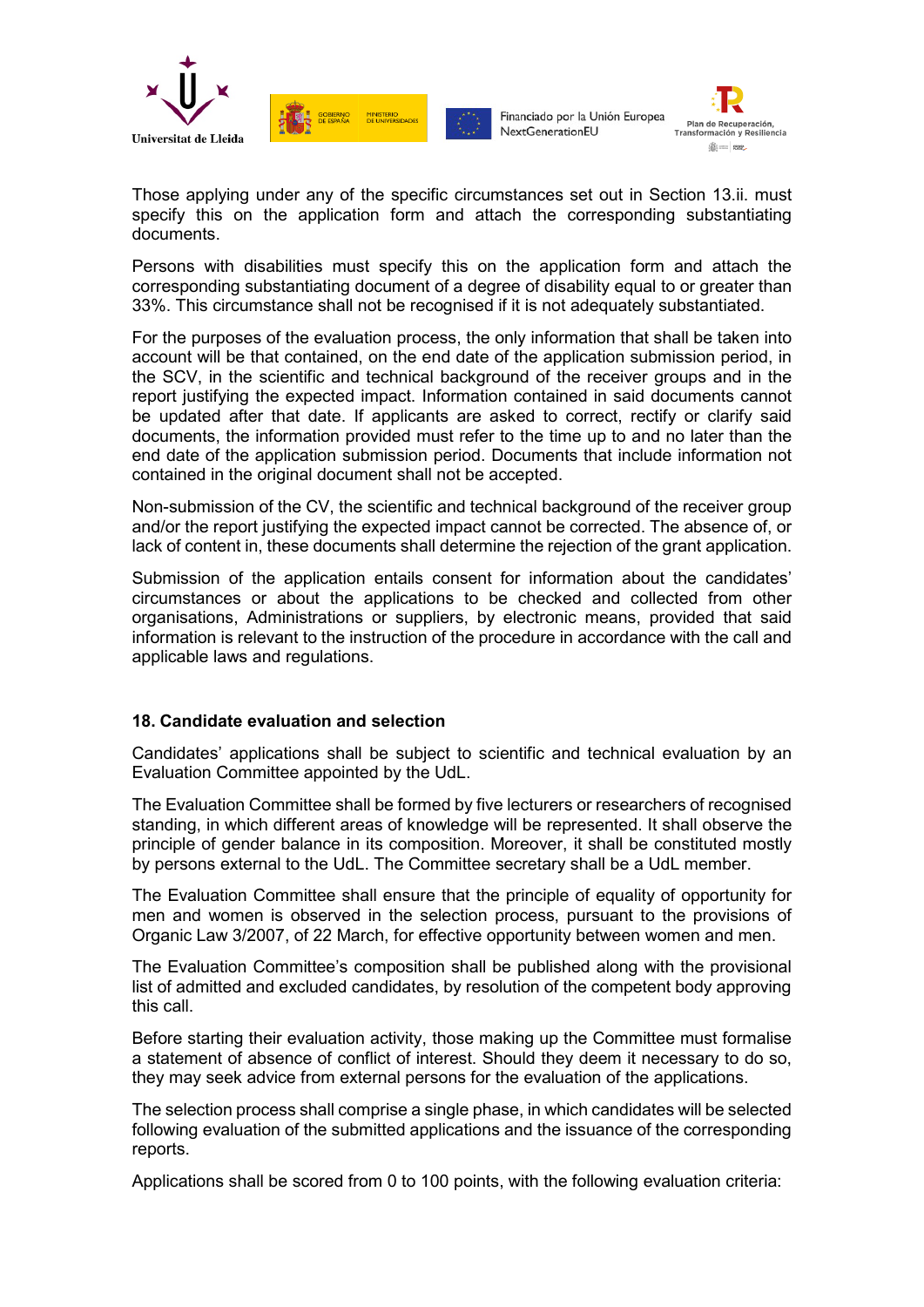

**DE SPAÑA** MINISTERIO

Financiado por la Unión Europea NextGenerationEU



a) Candidate's SCV, up to 50 points.

b) Scientific and technical background of the receiver group or groups, up to 30 points.

c) Justifying reports, up to 20 points.

Pursuant to the established criteria, the Evaluation Committee shall issue a reasoned report specifying the outcome of the evaluation undertaken and making a proposal for the selected and, where applicable, reserve applications in accordance with budgetary availability, taking into account the following:

- a) Those applications having a score equal to or higher than 80 points shall be put forward for funding until the total number of fundable grants has been reached.
- b) If the number of applications obtaining a score equal to or higher than 80 points is higher than the number of fundable grants, the funding proposal shall be made in descending order of the score obtained until the total number of fundable grants has been reached.

In the case of applications obtaining the same score, the tie shall be broken and the successful candidate determined by an expressly reasoned decision taken by the Evaluation Committee.

c) The report shall include a reserve applications list in descending order of the score obtained in the evaluation, which shall include those applications obtaining a score equal to or higher than 80 points that were not put forward for funding.

The Evaluation Committee shall make a provisional resolution proposal of selected and, where applicable, reserve persons. The interested persons shall be notified of said proposal by means of its publication on the UdL [online notice board,](https://seuelectronica.udl.cat/etauler.php) and they shall be given a period of 10 working days to submit any arguments that they deem fit.

The submitted arguments shall be seen by the Evaluation Committee, after which it shall issue the final award resolution proposal of selected and, where applicable, reserve persons, which shall be approved and communicated to the interested persons in the manner specified in Section 9 of the call.

## **19. Social Security regime and suspension of grants**

Beneficiaries of these grants shall be entitled to receive the benefits particular to the protective action regime of the Social Security system, under the terms set out in it, pursuant to the provisions of Legislative Royal Decree 1/1994, of 20 June, approving the Consolidated Text of the General Law on Social Security, during the period in which the contingencies giving rise to them last.

Pursuant to Article 22 c) of Law 14/2011, of 1 June, on Science, Technology and Innovation, situations of risk during pregnancy, maternity, adoption or guardianship, breast-feeding and paternity, and temporary disability for two consecutive months, shall suspend the calculation of the duration of the contract. In these cases, an extension of the contracts may be applied for, for the amount of time that the cause of the suspension of the calculation of the contract has lasted. In these cases, applications must be submitted via the UdL [Online Registry,](https://seuelectronica.udl.cat/registreelectronic.php) addressed to the Grants Management Unit, at least two months before the contract end date.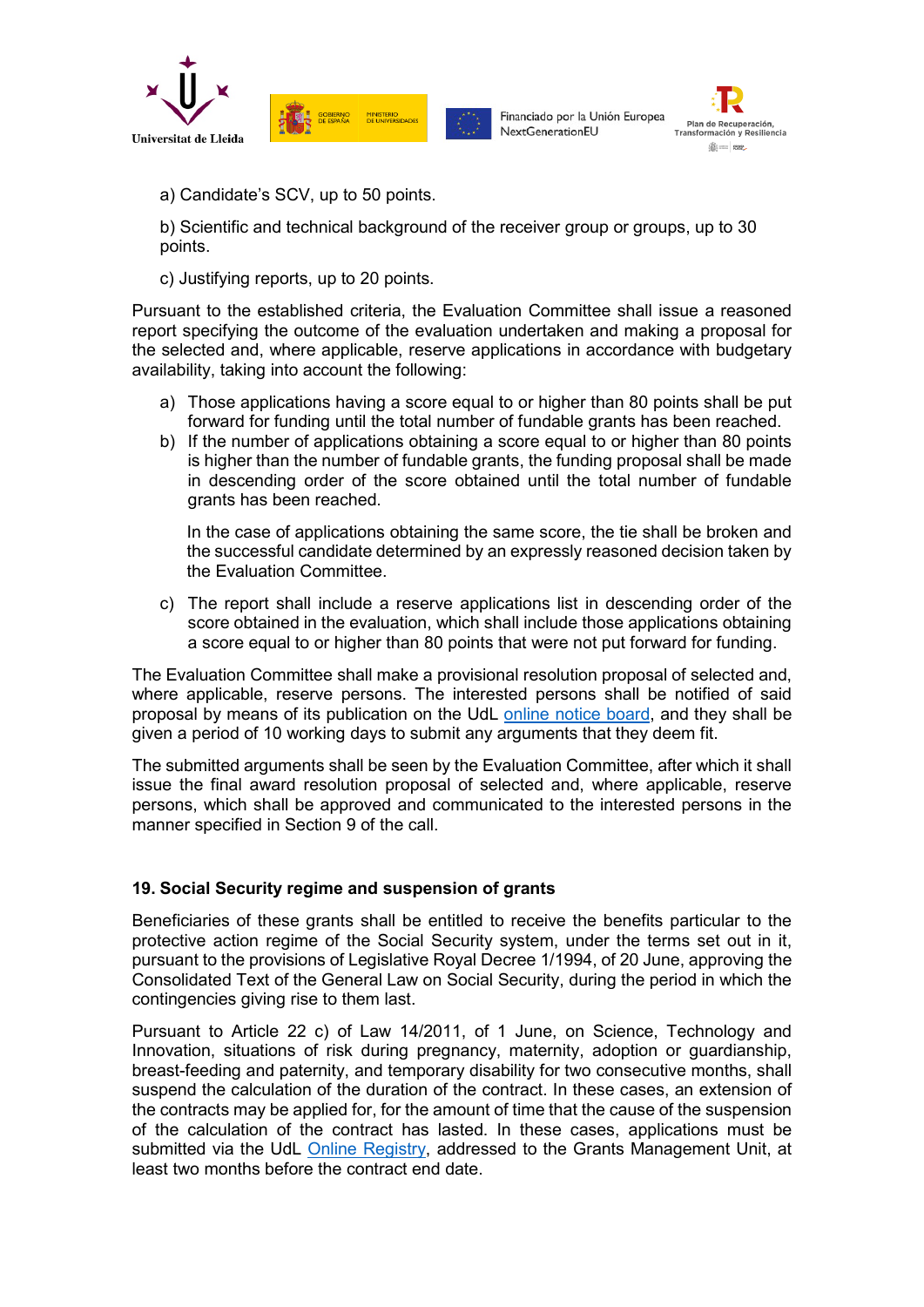





## **20. Interruptions due to the health emergency situation caused by COVID-19**

If a placement has to be interrupted as a consequence of the emergency health situation caused by COVID-19, said interruption shall not affect the ability to benefit from the grant during the allocated period for the enjoyment of the placement.

## **21. Scientific and technical monitoring**

Within a period of 5 working days from their incorporation into the receiver centre, beneficiaries must submit a certificate of incorporation to the UdL Grants Management Unit. Said certificate must be signed by the person in charge of the receiver group.

Beneficiaries of these grants must submit a report justifying the activities carried out within a maximum period of one month from the end of the placement in each of the receiver centres.

A substantiating document issued by the receiver centre, signed by the person in charge of the research group and the legal representative or person in charge of mobility at the host institution, must also be submitted. The certificate must be signed after the end of the placement, and both the start and end dates of the placement must be specified in it.

## **III. MODALITY 2. University teaching staff requalification grants**

## **22. Aim of the grants**

The aim of these grants is to requalify public service or contracted teaching staff by means of educational training placements at a public research centre or university other than the Udl.

## **23. Candidate requirements**

Candidates must meet the following requirements:

- **i.** They must be contracted to the UdL as Lecturers, Senior Lecturers or Tenured Lecturers.
- **ii.** Senior or Tenured Lecturers must not have more than 10 years of service at the UdL in such positions at the time of submitting the application.

## **24. Grant characteristics**

A minimum of six grants of one year in duration are offered under the call. At least half of the grants shall be awarded to the Lecturer category. Grants may be realised for 12 consecutive months or over two separate semesters, always coinciding with the start of semesters in the UdL academic calendar. The implementation of said grants shall start from the date of the research staff's incorporation into the receiver centre. The latest date for doing the placements is 31 December 2024.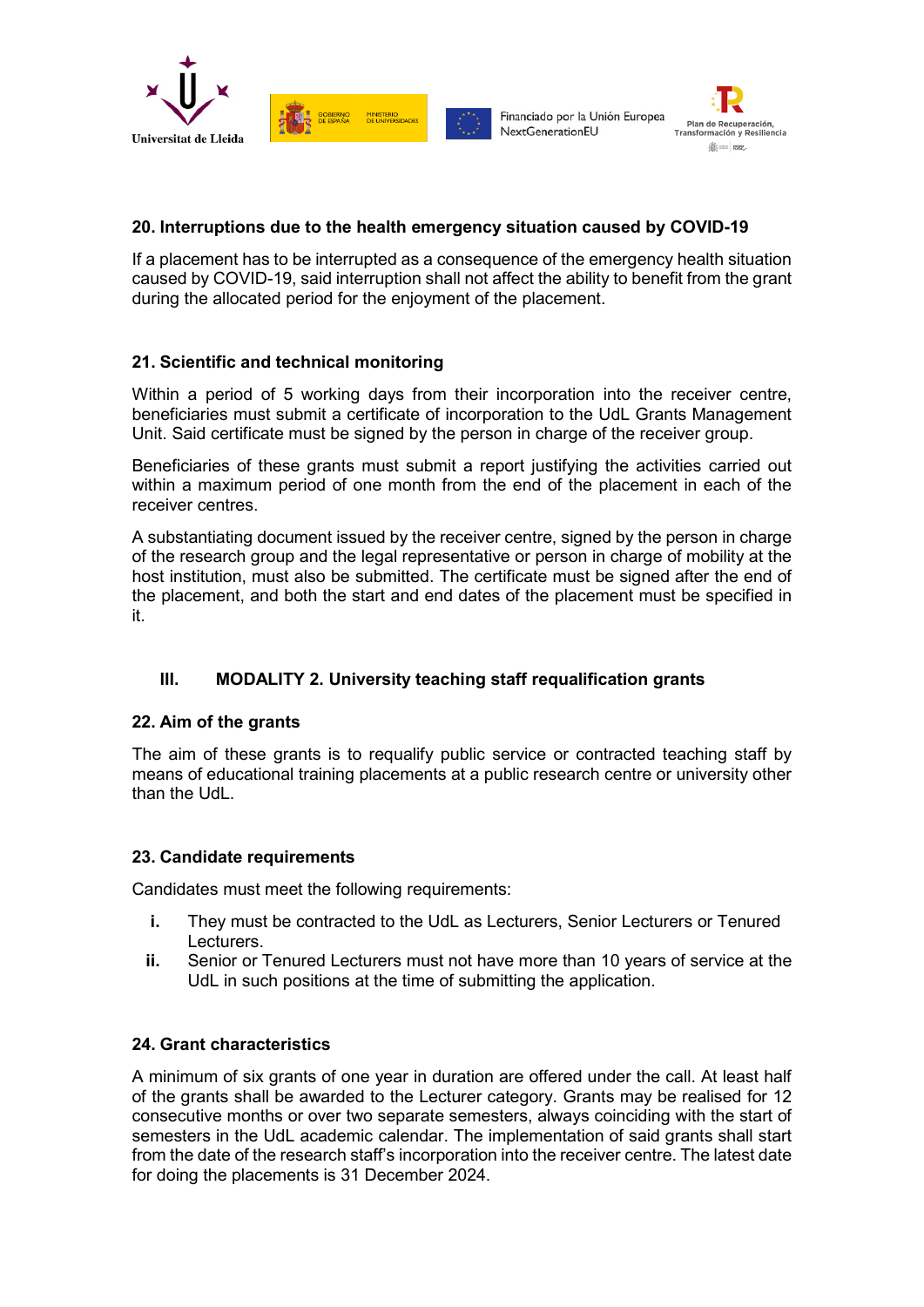





The grants shall be equivalent to the candidate's current salary plus a mobility bonus of 20% of said gross salary. The calculation shall be done on each candidate's total salary, including all additional salary elements, on the end date of the application submission period. The grant amounts shall not be updated to include either annual pay rises that are generally approved or the recognition of new remunerations in the case of public service teaching staff.

Teaching and research staff awarded grants shall be released from their teaching, research and management obligations as UdL lecturers for the duration of the placement, and shall not receive remunerations inherent to their legal relationship to the University other than the awarded grant, pursuant to the provisions of this Section

In the case of Lecturers, the placement end date cannot be later than their contract end date.

A single payment shall also be available for relocation expenses, which will include travel and health insurance for all the beneficiaries doing their placement abroad. Relocation expenses shall be calculated in accordance with the following scale:

• Relocation under 250 km within Spanish territory: €250

MINISTERIO

- Relocation over 250 km within Spanish territory: €500
- Relocation to a European country:  $€1,500$
- Relocation to a country elsewhere in the world:  $E$ 2,500

## **25. Application submission**

Applications to take part in the call must be submitted by candidates in accordance with the procedure described in this Section, within the period stipulated in Section 7.

To take part in the call, applicants must complete the standardised application form that is available on the UdL [website](http://www.udl.cat/ca/recerca/convoca/) and send it together with the documentation referred to in Section 26 by means of an electronically signed *instància genèrica* (generic request) via the UDL [Online Registry,](https://seuelectronica.udl.cat/registreelectronic.php) addressed to the Office of the Vice-rector for Research and Transfer.

Applications that have not been effectively submitted to the UdL [Online Registry](https://seuelectronica.udl.cat/registreelectronic.php) or have been submitted outside the period for application to take part in the call will not be accepted.

## **26. Application content and documentation**

The application that candidates must complete comprises the following documents:

- a) Application request, which must include the candidate's identifying data, including his/her Open Researcher and Contributor ID (ORCID ID), Web of Science Researcher ID or Scopus Author ID.
- b) The candidate's short curriculum vitae (herein, SCV), which can be automatically generated from the *Curriculum Vitae Normalizado* (Standardised Curriculum Vitae) app on the website of the Spanish Foundation for Science and Technology (FECYT, as abbreviated in Spanish). The SCV must be submitted in English (recommended) or Spanish, and be no longer than four pages.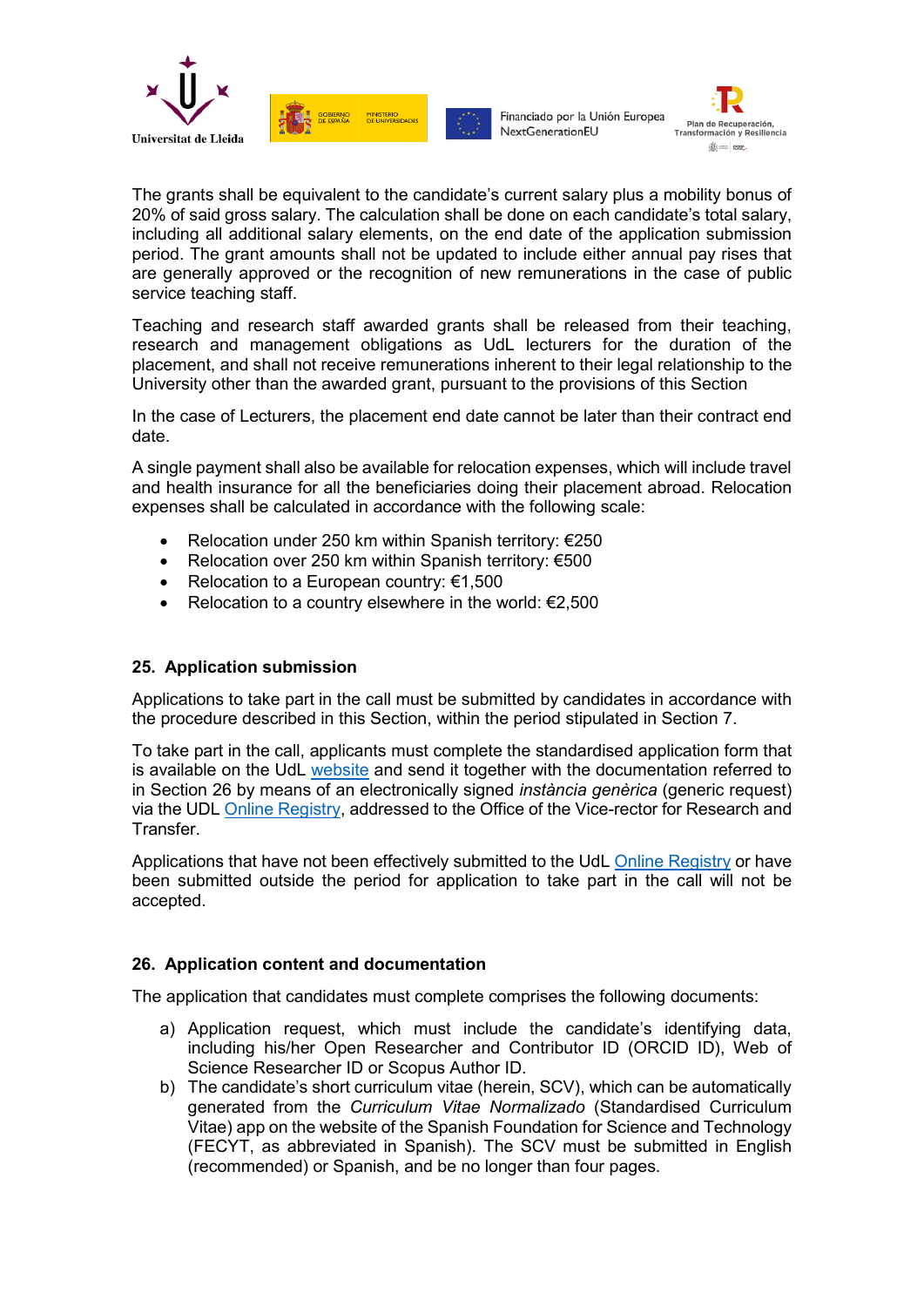



Recommendations for completing the SCV include the use of Times New Roman, Calibri or Arial fonts with a minimum size of 11 points; 2.5 cm left and right margins; 1.5 cm top and bottom margins; and minimum single-line spacing.

c) Copy of current DNI (Spanish Identification Document), NIE (Spanish Foreigner Identification Number) or passport.

MINISTERIO

- d) Scientific and technical background of the receiver group, which must be no longer than two pages. The background shall include information referring solely to research activity in the last five years.
- e) Report justifying the impact on teaching, research and transfer of knowledge that the placement will bring to the candidate and the research group of origin (UdL). The report justifying the activity must be no longer than two pages. Recommendations for completing it include the use of Times New Roman, Calibri or Arial fonts with a minimum size of 11 points; 2.5 cm left and right margins; 1.5 cm top and bottom margins; and minimum single-line spacing.
- f) Placement acceptance document signed by the person in charge of the research group and the legal representative or person in charge of mobility at the host institution.

Persons with disabilities must specify this on the application form and attach the corresponding substantiating document of a degree of disability equal to or greater than 33%. This circumstance shall not be recognised if it is not adequately substantiated.

For the purposes of the evaluation process, the only information that shall be taken into account will be that contained, on the end date of the application submission period, in the SCV, in the scientific and technical background of the receiver group and in the report justifying the expected impact. Information contained in said documents cannot be updated after that date. If applicants are asked to correct, rectify or clarify said documents, the information provided must refer to the time up to and no later than the end date of the application submission period. Documents that include information not contained in the original document shall not be accepted.

Non-submission of the CV, the scientific and technical background of the receiver group and/or the report justifying the expected impact cannot be corrected. The absence of, or lack of content in, these documents shall determine the rejection of the grant application.

Submission of the application entails consent for information about the candidates' circumstances or about the applications to be checked and collected from other organisations, Administrations or suppliers, by electronic means, provided that said information is relevant to the instruction of the procedure in accordance with the call and applicable laws and regulations.

## **27. Candidate evaluation and selection**

Candidates' applications shall be subject to scientific and technical evaluation by an Evaluation Committee appointed by the UdL.

The Evaluation Committee shall be formed by five lecturers or researchers of recognised standing, in which different areas of knowledge will be represented. It shall observe the principle of gender balance in its composition. Moreover, it shall be constituted mostly by persons external to the UdL. The Committee secretary shall be a UdL member.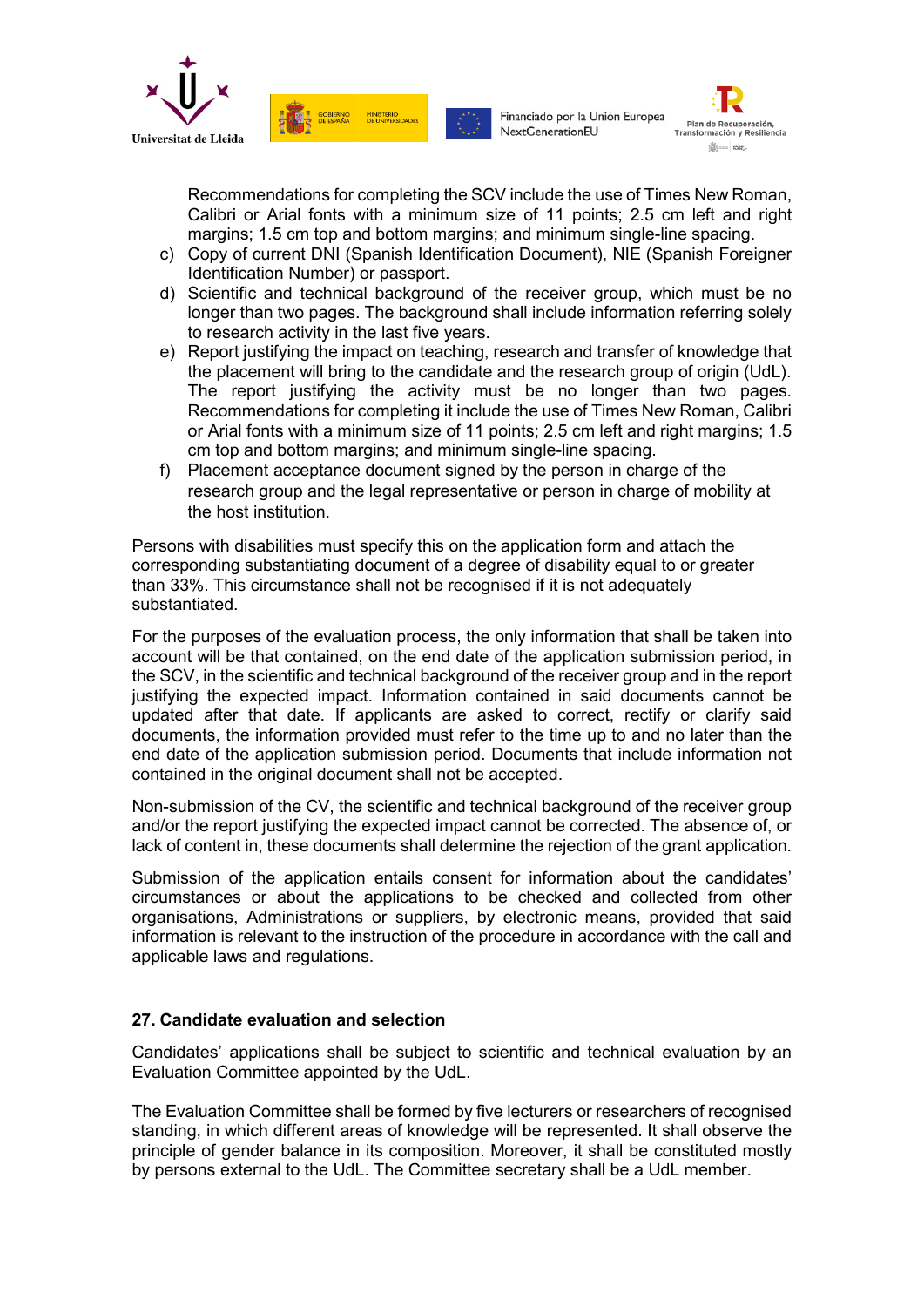





The Evaluation Committee shall ensure that the principle of equality of opportunity for men and women is observed in the selection process, pursuant to the provisions of Organic Law 3/2007, of 22 March, for effective opportunity between women and men.

The Evaluation Committee's composition shall be published along with the provisional list of admitted and excluded candidates, by resolution of the competent body approving this call.

Before starting their evaluation activity, those making up the Committee must formalise a statement of absence of conflict of interest. Should they deem it necessary to do so, they may seek advice from external persons for the evaluation of the applications.

The selection process shall comprise a single phase, in which candidates will be selected following evaluation of the submitted applications and the issuance of the corresponding reports.

Applications shall be scored from 0 to 100 points, with the following evaluation criteria:

- a) Candidate's SCV, up to 50 points.
- b) Scientific and technical background of the receiver group, up to 30 points.
- c) Justifying reports, up to 20 points.

Pursuant to the established criteria, the Evaluation Committee shall issue a reasoned report specifying the outcome of the evaluation undertaken and making a proposal for the selected and, where applicable, reserve applications in accordance with budgetary availability and the following points:

- a) Those applications having a score equal to or higher than 80 points shall be put forward for funding until the total number of fundable grants has been reached.
- b) If the number of applications obtaining a score equal to or higher than 80 points is higher than the number of fundable grants, the funding proposal shall be made in descending order of the score obtained until the total number of fundable grants has been reached.
- c) In the case of applications obtaining the same score, the tie shall be broken and the successful candidate determined by an expressly reasoned decision taken by the Evaluation Committee.
- d) The report shall include a reserve applications list in descending order of the score obtained in the evaluation, which shall include those applications obtaining a score equal to or higher than 80 points that were not put forward for funding.

If, after applying the above, the total number of fundable grants is not covered, the budget allocated to these grants shall be distributed among the other modalities specified in this call, with priority being given to covering the minimum budget allocated to the Margarita Salas modality.

The Evaluation Committee shall make a provisional resolution proposal of selected and, where applicable, reserve persons. The interested persons shall be notified of said proposal by means of its publication on the UdL [online notice board,](https://seuelectronica.udl.cat/etauler.php) and they shall be given a period of 10 working days to submit any arguments that they deem fit.

The submitted arguments shall be assessed by the Evaluation Committee, after which it shall issue the final award resolution proposal of selected and, where applicable, reserve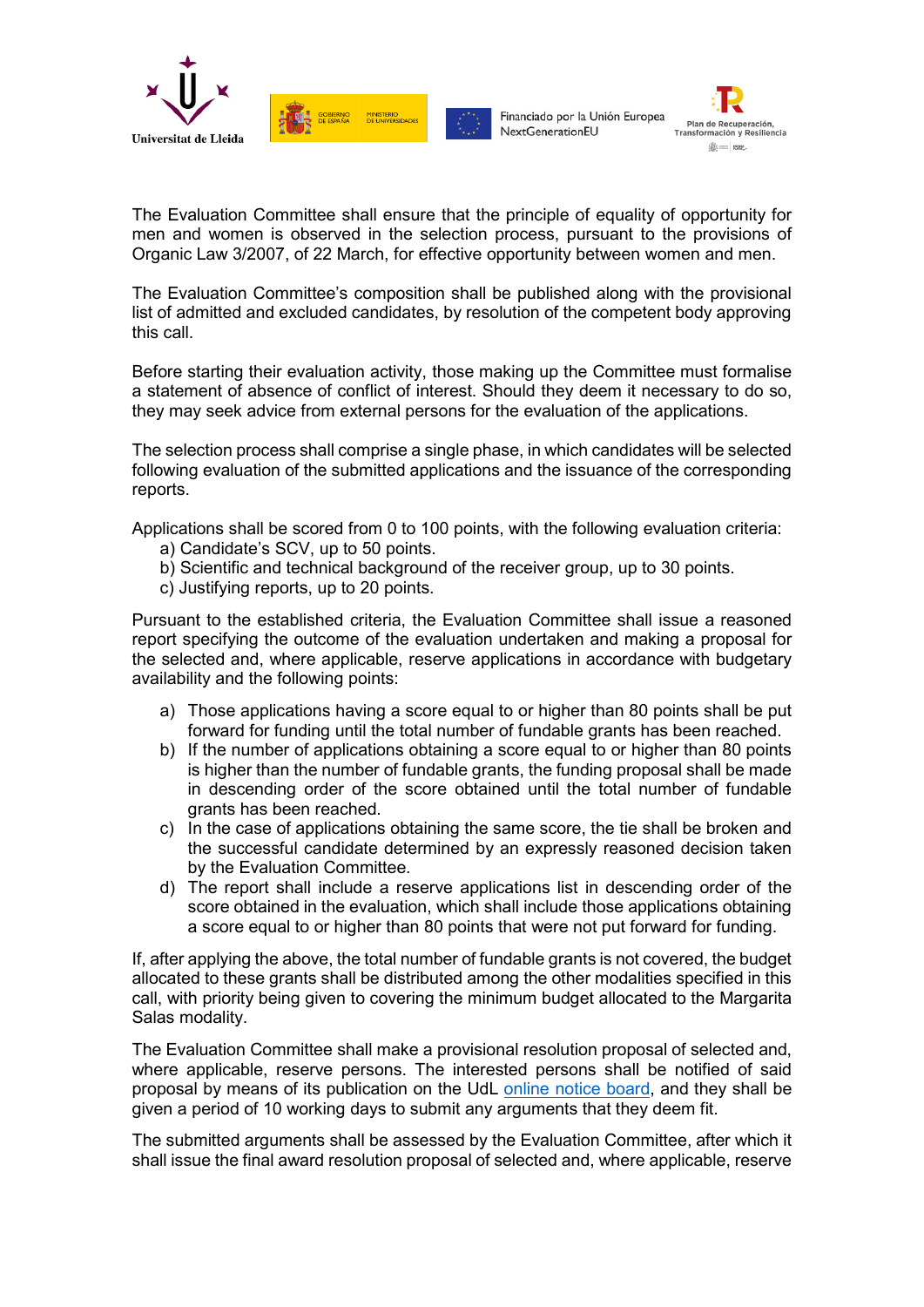



persons, which shall be approved and communicated to the interested persons in the manner specified in Section 9 of the call.

## **28. Teaching task incompatibility**

Persons applying under this programme cannot carry out in-person or virtual teaching at the UdL while doing their placements.

## **29. Interruptions due to the health emergency situation caused by COVID-19**

If a placement has to be interrupted as a consequence of the emergency health situation caused by COVID-19, said interruption shall not affect the ability to benefit from the grant during the allocated period for the enjoyment of the placement.

## **30. Scientific and technical monitoring**

Within a period of 5 working days from their incorporation into the receiver centre, beneficiaries must submit a certificate of incorporation to the UdL Grants Management Unit. Said certificate must be signed by the person in charge of the receiver group.

Beneficiaries of these grants must submit a report justifying the activities carried out within a maximum period of one month from the end of the placement in each of the receiver centres.

A substantiating document issued by the receiver centre, signed by the person in charge of the research group and the legal representative or person in charge of mobility at the host institution, must also be submitted. The certificate must be signed after the end of the placement, and both the start and end dates of the placement must be specified in it.

## **IV. MODALITY 3. María Zambrano Grants**

#### **31. Aim of the grants**

The aim of these grants is to attract, to the UdL, teaching and research staff with a postdoctoral track record gained at foreign research centres or universities.

#### **32. Candidate requirements**

Candidates must meet the following requirements:

- i. They must be in possession of a doctoral degree.
- ii. They must, on the end date of the application submission period, have a postdoctoral track record equal to or longer than 24 months at research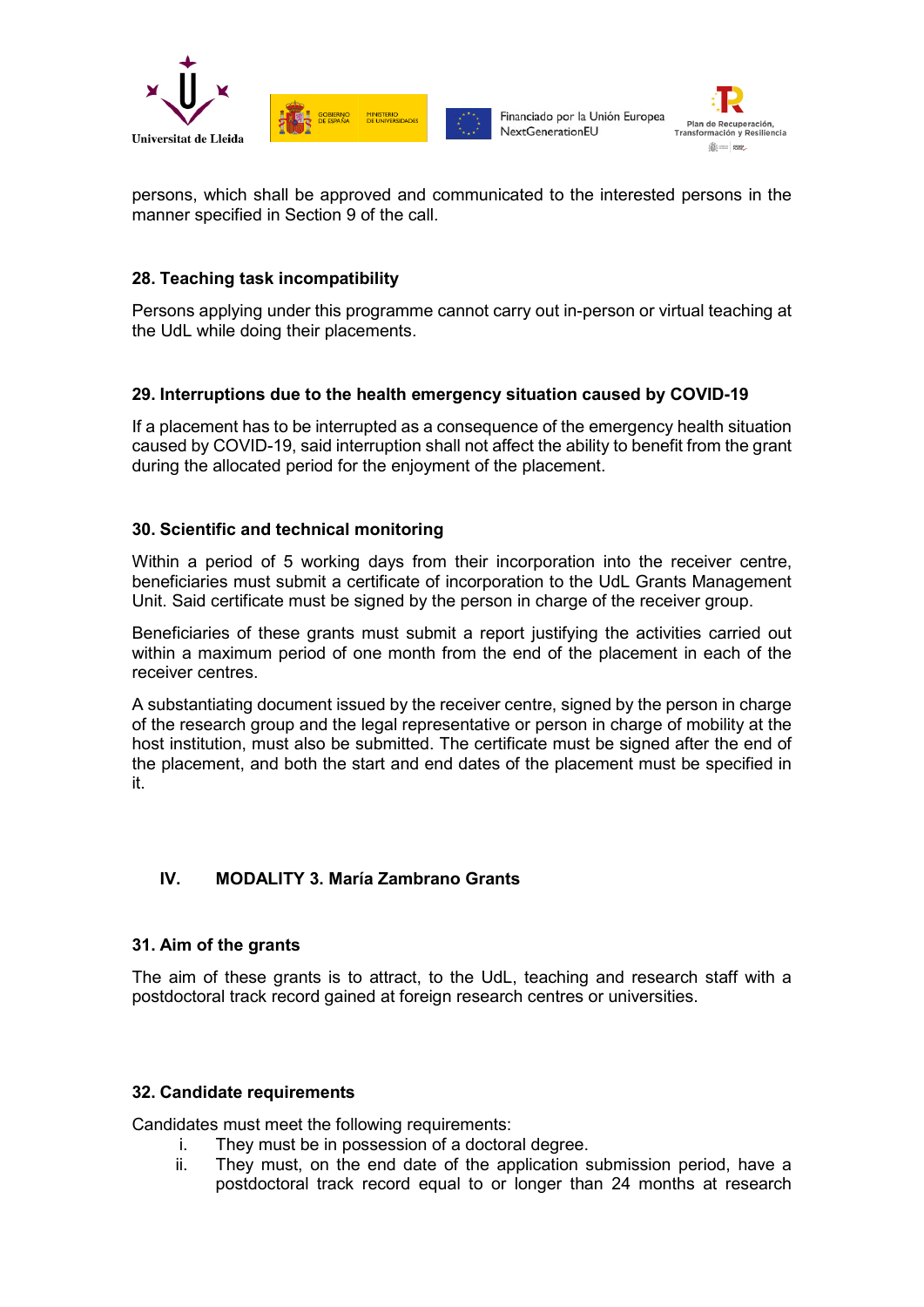



centres or universities located in or outside Spain, other than those where they defended the doctoral thesis.

iii. They must, at the time of making the application, be carrying out research projects at universities, research centres or organisations located outside Spain.

## **33. Grant characteristics**

A minimum of eight grants of two years in duration are offered under the call, which shall start from the date of the research staff's incorporation into the UdL. The latest incorporation date shall be 1 July 2022, without prejudice to the provisions set out in 10.2 of this call.

Grants shall be articulated through contracts of employment regulated by Article 22 of Law 14/2011, of 1 June, on Science, Technology and Innovation (herein, LCTI).

If a beneficiary has previously been contracted under the Article 22 modality of the LCTI, the maximum duration of the contract stemming from this call, added to the cumulative duration of previous contracts with this modality, cannot exceed 5 years.

The contract will be a full-time one, with a two-year duration, and beneficiaries shall receive a gross annual salary of €36,529.

A single payment shall also be available for relocation expenses, in accordance with the following scale:

- Relocation from a European country: €1,000
- Relocation from a country elsewhere in the world:  $E$ 2,000

#### **34. Collaboration on teaching tasks**

Persons contracted under these grants may undertake complementary collaborations on teaching tasks at the UdL for a maximum of 60 hours per annum, at their own request and with the approval of the institution, respecting, where applicable, the current laws and regulations on incompatible activities of staff in the service of Public Administrations.

#### **35. Application submission**

Applications to take part in the call must be submitted by candidates in accordance with the procedure described in this Section, within the period stipulated in Section 7.

To take part in the call, applicants must complete the standardised application form that is available on the UdL [website](http://www.udl.cat/ca/recerca/convoca/) and send it together with the documentation referred to in Section 36 by means of an electronically signed *instància genèrica* (generic request) via the UDL Online [Registry,](https://seuelectronica.udl.cat/registreelectronic.php) addressed to the Office of the Vice-rector for Research and Transfer.

Applications that have not been effectively submitted to the UdL [Online Registry](https://seuelectronica.udl.cat/registreelectronic.php) or have been submitted outside the period for application to take part in the call will not be accepted.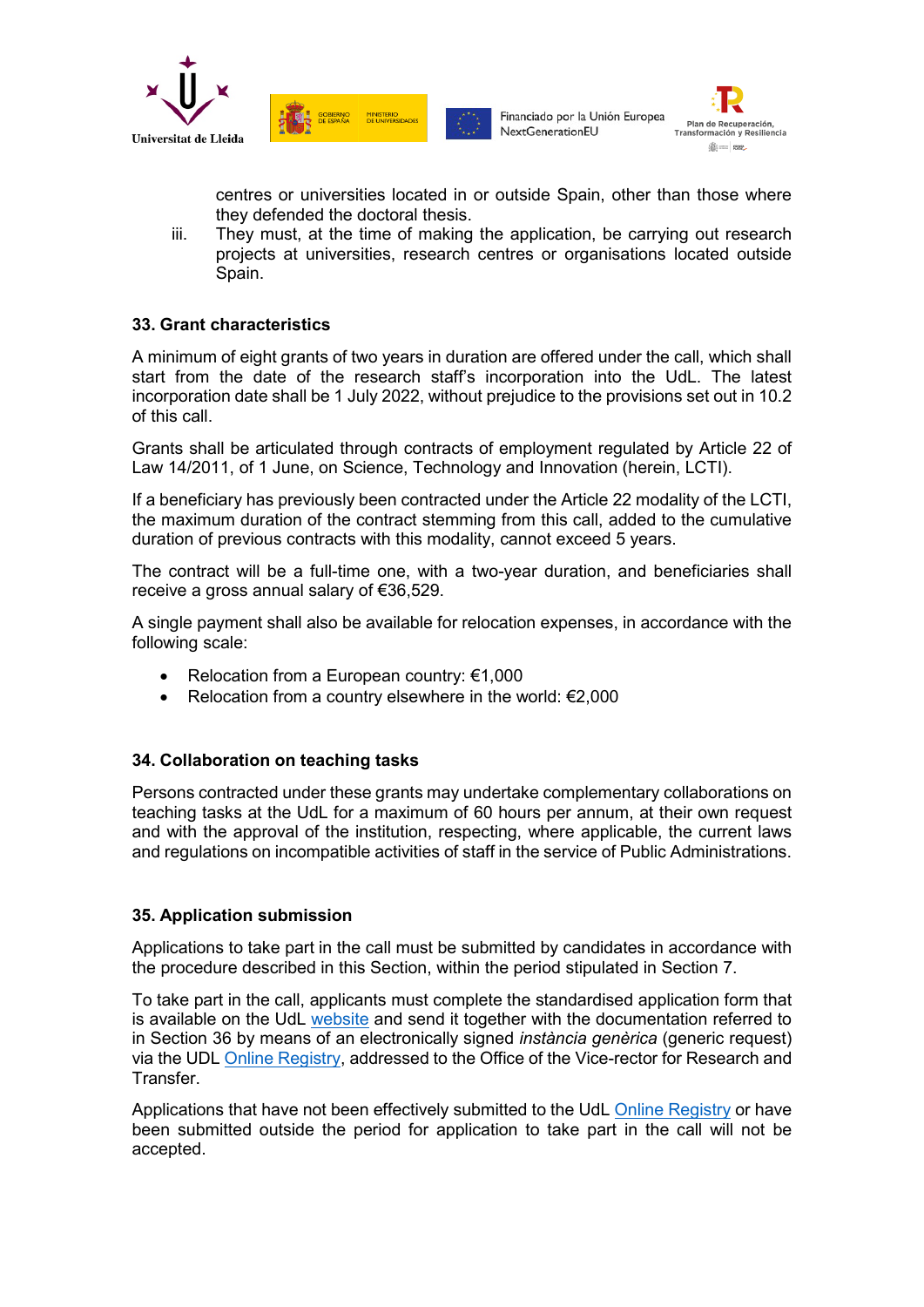





#### **36. Application content and documentation**

The application that candidates must complete comprises the following documents:

- a) Application request, which must include the candidate's identifying data, including his/her Open Researcher and Contributor ID (ORCID ID), Web of Science Researcher ID or Scopus Author ID.
- b) The candidate's short curriculum vitae (herein, SCV), which can be automatically generated from the *Curriculum Vitae Normalizado* (Standardised Curriculum Vitae) app on the website of the Spanish Foundation for Science and Technology (FECYT, as abbreviated in Spanish). The SCV must be submitted in English (recommended) or Spanish, and be no longer than four pages.

Recommendations for completing the SCV include the use of Times New Roman, Calibri or Arial fonts with a minimum size of 11 points; 2.5 cm left and right margins; 1.5 cm top and bottom margins; and minimum single-line spacing.

- c) Copy of current DNI (Spanish Identification Document), NIE (Spanish Foreigner Identification Number) or passport.
- d) Copy of doctoral degree certificate, in which the date the degree was obtained is expressly stipulated. In the case of doctoral degrees obtained from a foreign university, a doctoral degree recognition document shall be required before the start of the placement and signature of the contract.
- e) Substantiating documentation of postdoctoral track record.
- f) Substantiating documentation of affiliation and of the research project being carried out at the time of application.
- g) Scientific and technical background, in the last five years, of the receiver group into which the candidate would become incorporated. Made up of a principal investigator and research staff, the receiver group shall be the one developing the line or lines of research into which the candidate would become integrated. A list of people forming part of it must be provided.

Each researcher may only take part in a single group, and each group may only put forward a single candidate.

The group's background must be no longer than two pages.

h) Report justifying the activity and impact of this placement on the candidate's teaching or research career.

The report justifying the activity must be no longer than two pages. Recommendations for completing it include the use of Times New Roman, Calibri or Arial fonts with a minimum size of 11 points; 2.5 cm left and right margins; 1.5 cm top and bottom margins; and minimum single-line spacing.

Persons with disabilities must specify this on the application form and attach the corresponding substantiating document of a degree of disability equal to or greater than 33%. This circumstance shall not be recognised if it is not adequately substantiated.

For the purposes of the evaluation process, the only information that shall be taken into account will be that contained, on the end date of the application submission period, in the SCV, in the scientific and technical background of the receiver group and in the report justifying the expected impact. Information contained in said documents cannot be updated after that date. If applicants are asked to correct, rectify or clarify said documents, the information provided must refer to the time up to and no later than the end date of the application submission period. Documents that include information not contained in the original document shall not be accepted.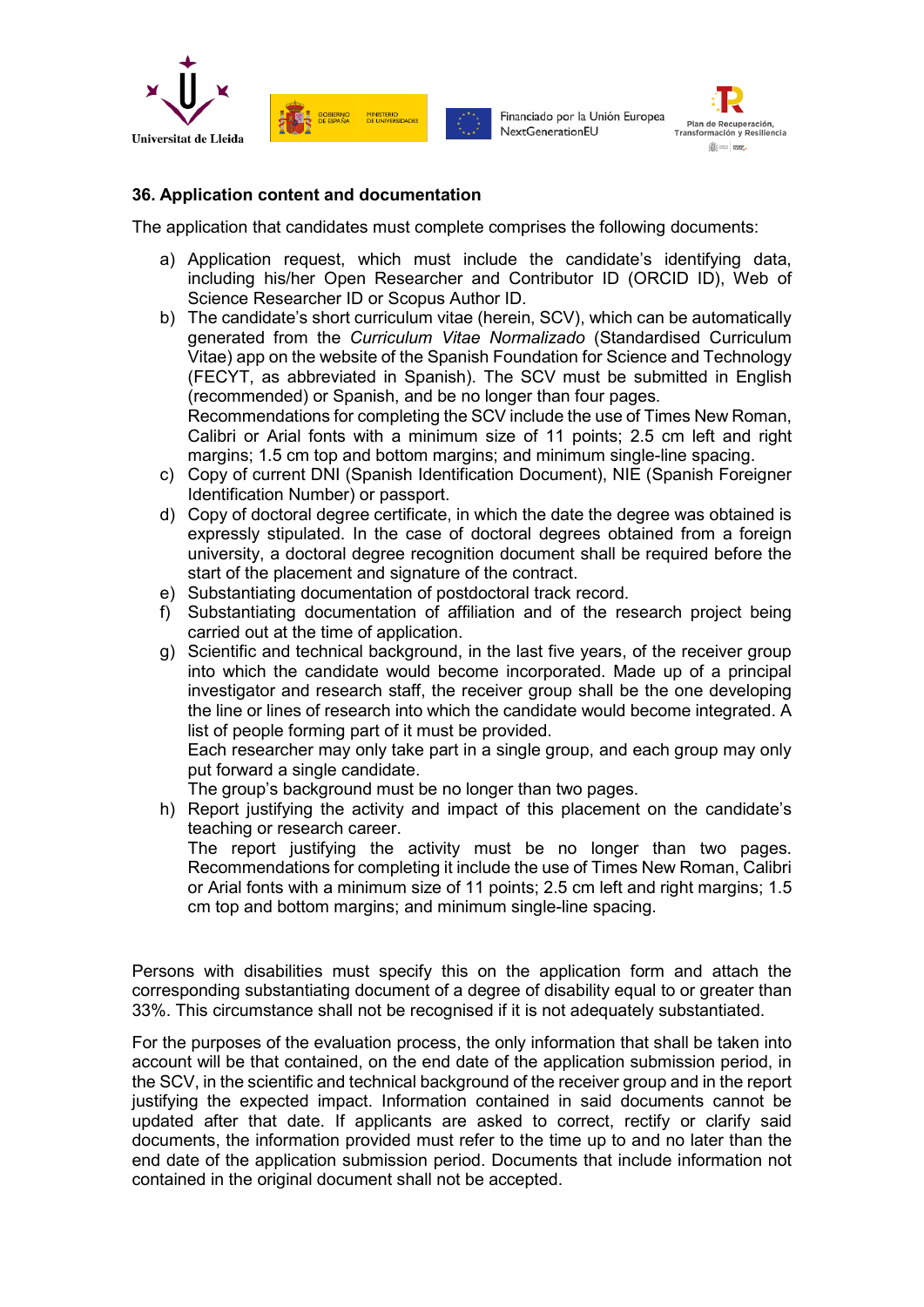



Non-submission of the CV, the scientific and technical background of the receiver group and/or the report justifying the expected impact cannot be corrected. The absence of, or lack of content in, these documents shall determine the rejection of the grant application.

Submission of the application entails consent for information about the candidates' circumstances or about the applications to be checked and collected from other organisations, Administrations or suppliers, by electronic means, provided that said information is relevant to the instruction of the procedure in accordance with the call and applicable laws and regulations.

## **37. Candidate evaluation and selection**

Candidates' applications shall be subject to scientific and technical evaluation by an Evaluation Committee appointed by the UdL.

The Evaluation Committee shall be formed by five lecturers or researchers of recognised standing, in which different areas of knowledge will be represented. It shall observe the principle of gender balance in its composition. Moreover, it shall be constituted mostly by persons external to the UdL. The Committee secretary shall be a UdL member.

The Evaluation Committee shall ensure that the principle of equality of opportunity for men and women is observed in the selection process, pursuant to the provisions of Organic Law 3/2007, of 22 March, for effective opportunity between women and men.

The Evaluation Committee's composition shall be published along with the provisional list of admitted and excluded candidates, by resolution of the competent body approving this call.

Before starting their evaluation activity, those making up the Committee must formalise a statement of absence of conflict of interest. Should they deem it necessary to do so, they may seek advice from external persons for the evaluation of the applications.

The selection process shall comprise a single phase, in which candidates will be selected following evaluation of the submitted applications and the issuance of the corresponding reports.

Applications shall be scored from 0 to 100 points, with the following evaluation criteria:

a) Candidate's SCV, up to 50 points.

b) Scientific and technical background of the receiver group or groups, up to 30 points.

c) Justifying reports, up to 20 points.

Pursuant to the established criteria, the Evaluation Committee shall issue a reasoned report specifying the outcome of the evaluation undertaken and making a proposal for the selected and, where applicable, reserve applications in accordance with budgetary availability and the following points:

- a) Those applications having a score equal to or higher than 80 points shall be put forward for funding until the total number of fundable grants has been reached.
- b) If the number of applications obtaining a score equal to or higher than 80 points is higher than the number of fundable grants, the funding proposal shall be made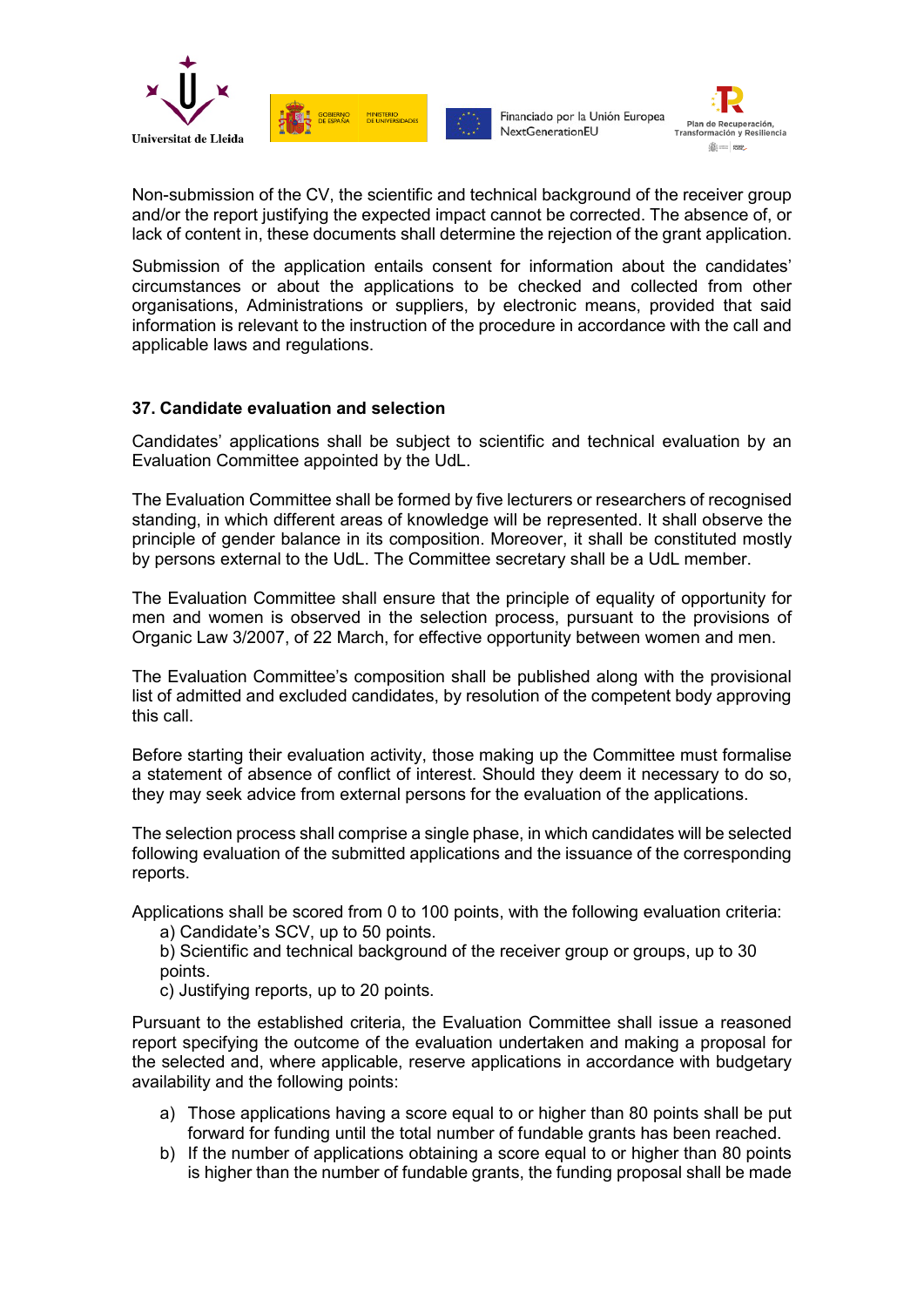



in descending order of the score obtained until the total number of fundable grants has been reached.

c) In the case of applications obtaining the same score, the tie shall be broken and the successful candidate determined by an expressly reasoned decision taken by the Evaluation Committee.

MINISTERIO

**SOBIERNO** 

d) The report shall include a reserve applications list in descending order of the score obtained in the evaluation, which shall include those applications obtaining a score equal to or higher than 80 points that were not put forward for funding.

If, after applying the above, the total number of fundable grants is not covered, the budget allocated to these grants shall be distributed among the other modalities specified in this call, with priority being given to covering the minimum budget allocated to the Margarita Salas modality.

The Evaluation Committee shall make a provisional resolution proposal of selected and, where applicable, reserve persons. The interested persons shall be notified of said proposal by means of its publication on the UdL [online notice board,](https://seuelectronica.udl.cat/etauler.php) and they shall be given a period of 10 working days to submit any arguments that they deem fit.

The submitted arguments shall be assessed by the Evaluation Committee, after which it shall issue the final award resolution proposal of selected and, where applicable, reserve persons, which shall be approved and communicated to the interested persons in the manner specified in Section 9 of the call.

## **38. Social Security regime and suspension of grants**

Beneficiaries of these grants shall be entitled to receive the benefits particular to the protective action regime of the Social Security system, under the terms set out in it, pursuant to the provisions of Legislative Royal Decree 1/1994, of 20 June, approving the Consolidated Text of the General Law on Social Security, during the period in which the contingencies giving rise to them last.

Pursuant to Article 22 c) of Law 14/2011, of 1 June, on Science, Technology and Innovation, situations of risk during pregnancy, maternity, adoption or guardianship, breast-feeding and paternity, and temporary disability for two consecutive months, shall suspend the calculation of the duration of the contract. In these cases, an extension of the contracts may be applied for, for the amount of time that the cause of the suspension of the calculation of the contract has lasted. Applications must be submitted via the UdL [Online Registry,](https://seuelectronica.udl.cat/registreelectronic.php) addressed to the Grants Management Unit, at least two months before the contract end date.

## **39. Interruptions due to the health emergency situation caused by COVID-19**

If a placement has to be interrupted as a consequence of the emergency health situation caused by COVID-19, said interruption shall not affect the ability to benefit from the grant during the allocated period for the enjoyment of the placement.

## **40. Scientific and technical monitoring**